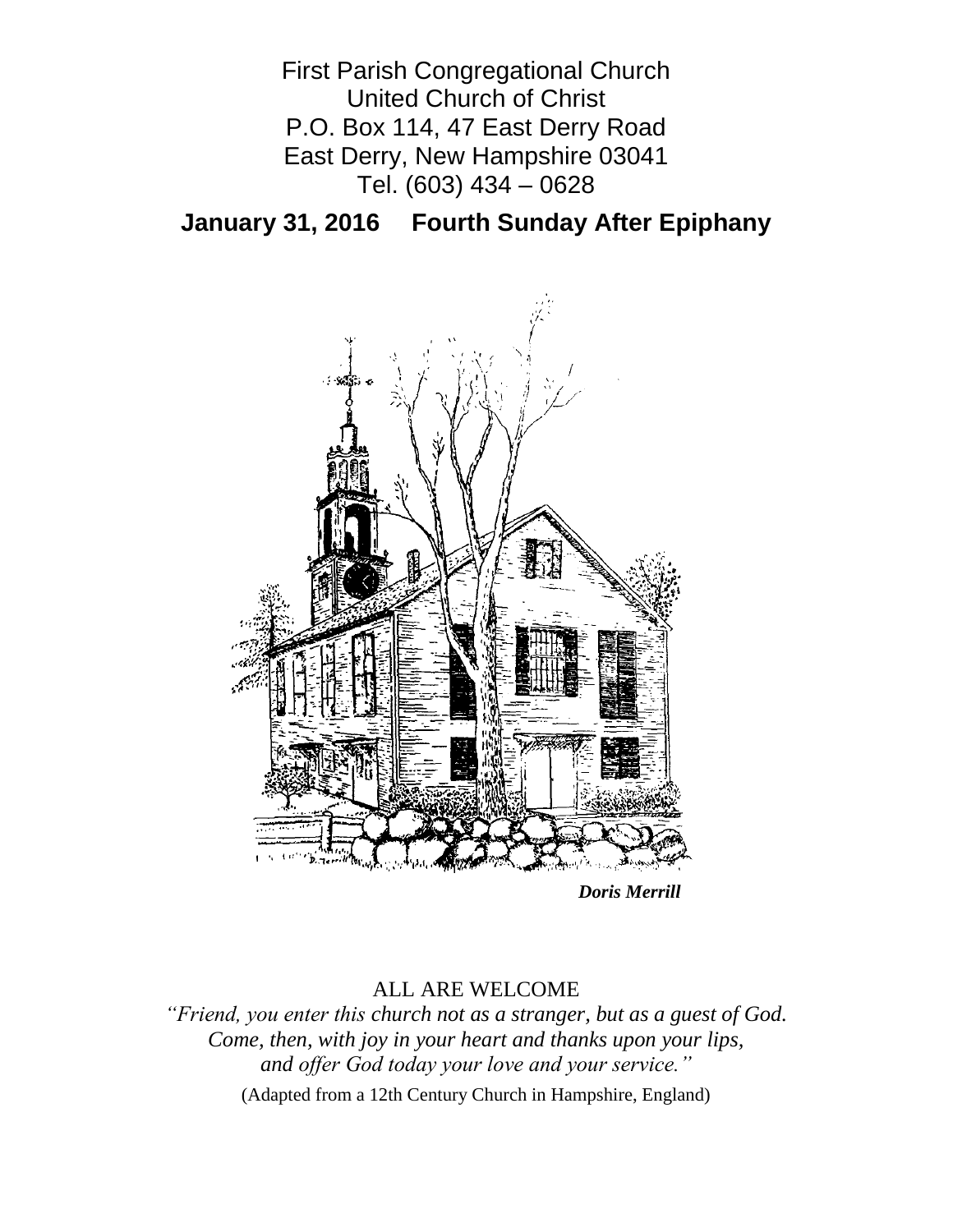# *January 31, 2016**Fourth Sunday After Epiphany*

**Jesus said:** '*Come, you that are blessed by my Father, inherit the kingdom prepared for you from the foundation of the world; for I was hungry and you gave me food, I was thirsty and you gave me something to drink, I was a stranger and you welcomed me, I was naked and you gave me clothing, I was sick and you took care of me, I was in prison and you visited me*.' (Matthew 25:34-36)

WELCOME & ANNOUNCEMENTS & JOYS AND CONCERNS

#### **WE GATHER INTO THE PRESENCE OF GOD**

MOMENT OF SILENCE Lighting the Candles

\*HYMN NO. 497 *"How Firm a Foundation"*

\*CALL TO WORSHIP

One: Come, people of God, to the one in whom we trust.

**All: God is our rock of refuge, and our strong fortress.**

One: Hope in God, who has created you.

**All: God accepts us, even when people do not.**

One: Our God gives us tasks to do and strength to do them.

**All: We have come to embrace the mysteries of our faith.**

\*PRAYER OF INVOCATION (in unison)

**God of love, in whose name we have been consecrated for discipleship and service, encounter us in this hour. May we grow in knowledge and actions. Disturb our certainties so we will be open to new insights. Upset our priorities to make room for faith, hope, and love. Expand our horizons to encompass ideas we have not entertained before. Open our hearts to people we have failed to welcome into our midst. Perfect among us that childlike trust that allows change to transform us into the presence of your love. We pray in Jesus' name. Amen.**

\*SONG OF PRAISE #760 **(Ma-si-thi) Amen siyakudumisa (repeat x1)**

**Amen Bawo, Amen Bawo, Amen siyakudumisa (Sing Amen) Amen, we praise your name, O God (repeat x1) Amen, Amen, Amen, Amen, Amen we praise your name, O God.**

### **WE INVITE FORWARD GOD'S LITTLE CHILDREN**

### CHILDREN'S OFFERING "*I'm Gonna Sing"*

**I'm goin' a sing when the Spirit says sing (x2)**

**I'm goin' a sing when the Spirit says sing, and obey the Spirit of the Lord.**

PRAYER OF DEDICATION (in unison)

**Dear God, we offer you our gifts with thanks and praise, be with us and guide us all of our days. Teach us how to love each other, and to shine your light into the world. Amen.**

### CHILDREN'S MESSAGE Ken Williams

Followed by THE LORD'S PRAYER

**Our Father, who art in heaven, Hallowed be Thy name. Thy kingdom come; Thy will be done; on earth as it is in heaven. Give us this day our daily bread and forgive us our debts as we forgive our debtors. Lead us not into temptation, but deliver us from evil; for Thine is the Kingdom, and the Power, and the Glory forever. Amen.** (Children and youth may now go to their classes.)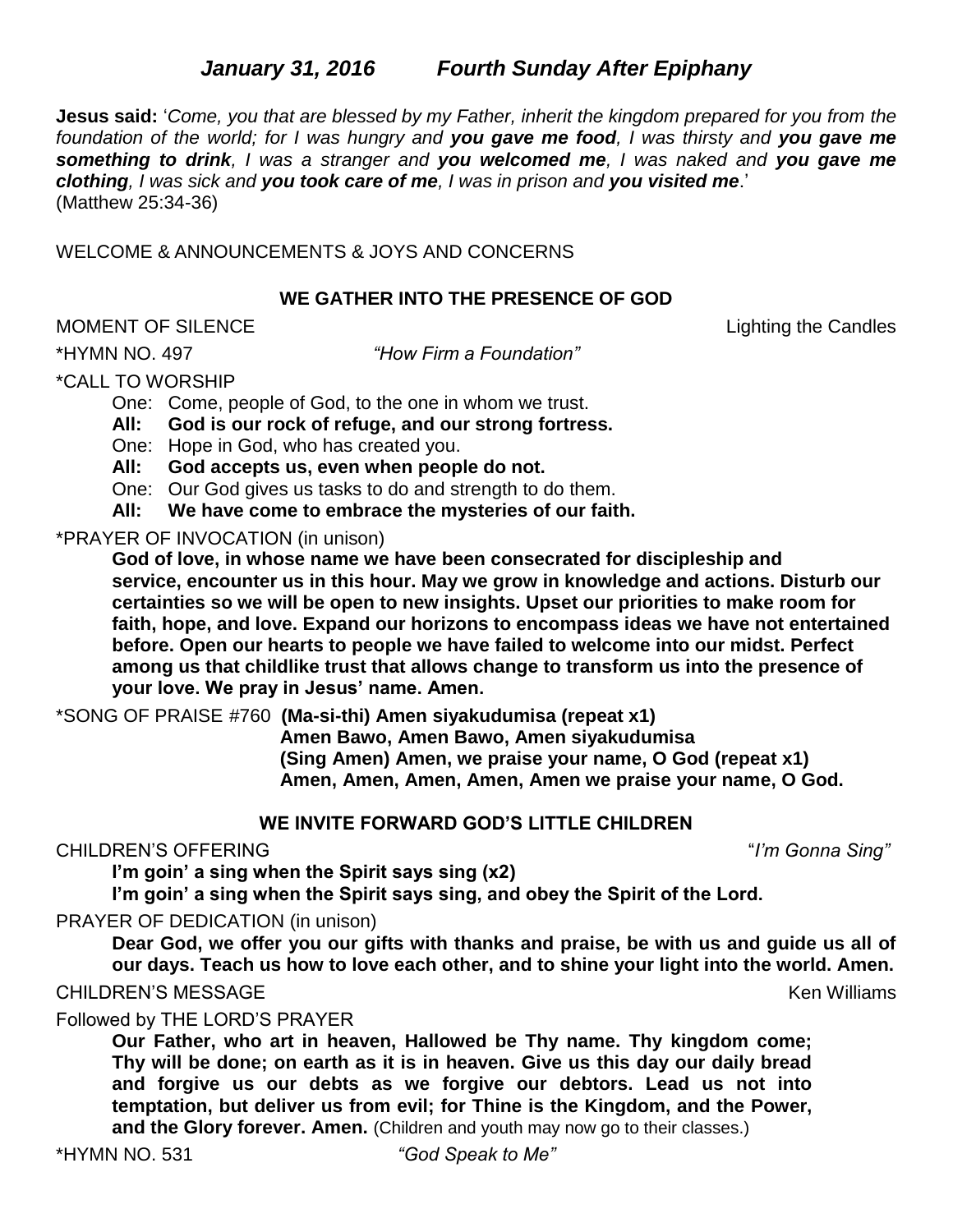### **WE HEAR GOD'S WORD FOR US**

HEBREW SCRIPTURES Jeremiah 1:4-10 (O.T. p. 776) NEW TESTEMENT EPISTLE 1 Corinthians 13:1-13 (N.T. p. 183) GOSPEL Luke 4:21-30 Luke 1:21 (N.T. p. 63) SERMON **Prophet on the Edge** The Rev. Dr. Deborah Roof The Rev. Dr. Deborah Roof CHOIR ANTHEM "*A Song of Paul"* Fedak *This music was originally purchased in memory of Bill Willis*

**WE RESPOND WITH OUR PRAYERS**

PASTORAL PRAYER CHORAL RESPONSE *"Word of the Father"* Iona

### **WE RESPOND WITH OUR MONETARY GIFTS**

#### OFFERTORY INVITATION

God has called the church to be an agent of change. With prophetic voice and courageous work, we are to influence the world. Such a task requires our best: our continued growth in faith, our commitment to love, our giving of self and substance. The resources we dedicate here are a symbol of our whole life response.

OFFERTORY MUSIC

\*DOXOLOGY **#562 Take my gifts and let me love you, God who first of all loved me, gave me light and food and shelter, gave me life and set me free, now because your love has touched me, I have love to give away, now the bread of love is rising, loaves of love to multiply!**

#### \*PRAYER OF DEDICATION (UNISON)

**With awe and wonder before you, O God, we dare to enlist all our efforts toward the realization of your realm. Where there is injustice, we would champion those oppressed and misunderstood. When some feel rejected, we reach out to accept them in Christ's name. May these offerings preach and teach and heal. Amen.** 

### **WE ARE SENT OUT TO LOVE AND SERVE A LOVING, SERVING GOD**

\*HYMN NO. 448 *"Take My Life, and Let it Be"* **BENEDICTION** BENEDICTION RESPONSE **POSTLUDE** *\*Indicates all that are able may stand.*

MINISTERS OF THE CHURCH MINISTERS OF THE CHURCH DEACONS OF THE MONTH **Pat Plouff and Cyndi Gray** LAY READER **Beth Hunter** Beth Hunter and the set of the set of the set of the set of the set of the set of the set of the set of the set of the set of the set of the set of the set of the set of the set of the set of the s USHERS **Ross** and Linda Webber Kevin and Diane Gordon Michael Bryan GREETER(s) GREETER(s) SENIOR PASTOR THE REV. Dr. Deborah Roof ASSOCIATE PASTOR **The Rev. Heidi Carrington Heath** MUSIC DIRECTOR Susan Handy ORGANIST **Superintendent Contract Contract Contract Contract Contract Contract Contract Contract Contract Contract Contract Contract Contract Contract Contract Contract Contract Contract Contract Contract Contract Contract** ADMINISTRATIVE ASSISTANT AND ALL THE LINDS OF A LINDS AND MINISTRATIVE ASSISTANT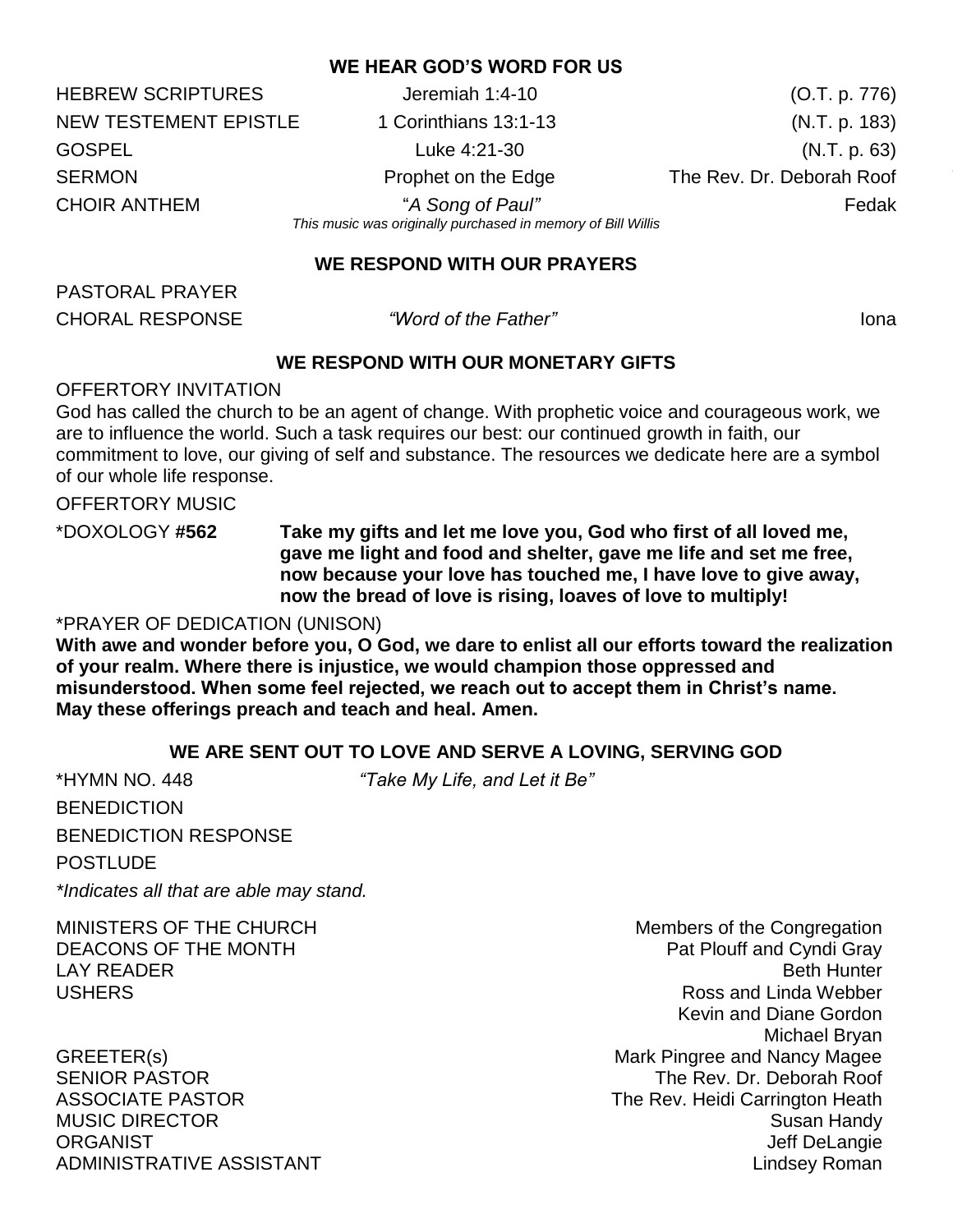# **Welcome Visitors! As members of the United Church of Christ we say: "No matter who you are or where you are on life's journey, you are welcome here!" We mean it! Please introduce yourself to an usher or come meet Pastor Deborah or Pastor Heidi. Thank you for worshiping with us. We are so glad that you with us today.**

### **First Parish Activity Calendar**

#### **Sunday, January 31**

| 9:00am  | Sr. Choir Rehearsal ~ |
|---------|-----------------------|
|         | Music Rm              |
| 10:00am | Worship ~ Sanctuary   |

- 10:15am Sunday School ~ John
- 11:15am Children's Choir ~ Music Room
- 11:35am Hanchime Rehearsal ~
- **MacGregor**
- **11:45am ANNUAL MEETING ~ CURRIER**

### **Monday, February 1**

| 7:00 <sub>pm</sub> | Troop 405 $\sim$                      |
|--------------------|---------------------------------------|
|                    | Currier/AB/Nursery                    |
| 7:00 <sub>pm</sub> | Building Advisory Committee ~<br>Cook |

### **Tuesday, February 2**

- 9:30am Nutfield Gym ~ Currier 4:00pm GS Troop 20993 ~ Currier
- 6:15pm GS Troop 20321 ~ Luke
- 6:30pm Faith & Television ~ Cook 6:30pm AA ~ Library
- 
- 7:00pm OA ~ A/B

# **Wednesday, February 3**

| 9:30am | LCHIP/Register Discussion ~   |
|--------|-------------------------------|
|        | MacGregor                     |
| 6:00pm | GS Troop $13152 -$ Luke       |
| 6:30pm | Deacons ~ Cook                |
| 7:00pm | AA 12 Step Workshop ~ Nursery |
|        |                               |

# **Thursday, February 4**

| 4:30 <sub>pm</sub> | Daisy Trp $11080 \sim$ John |
|--------------------|-----------------------------|
| 6:30pm             | BSA Venture Crew 570 ~      |
|                    | MacGregor                   |
| 6:30pm             | CS Pack 405 ~               |
|                    | A/B/Currier/John/Luke       |
| 7:00pm             | Sr. Choir ~ Music Room      |
| 7:00pm             | Stewardship ~ Cook          |

# **Friday, February 5**

| 6:00 <sub>pm</sub> | First Friday $\sim$ Currier |
|--------------------|-----------------------------|
| 7:00 <sub>pm</sub> | AA Serenity Sisters ~ A/B   |

# **Saturday, February 6**

7:30pm AA ~ Currier

# **Sunday, February 7**

| 7:00am             | Best Breakfast ~ Currier       |
|--------------------|--------------------------------|
| 9:00am             | Sr. Choir Rehearsal ~ Music Rm |
| 10:00am            | Worship $\sim$ Sanctuary       |
| 10:15am            | Sunday School ~ John           |
| 11:15am            | Children's Choir ~ Music Room  |
| 11:35am            | Handchime Rehearsal ~          |
|                    | MacGregor                      |
| 2:00 <sub>pm</sub> | Trp 405 Merit Badge Workshop ~ |
|                    | Currier                        |
|                    |                                |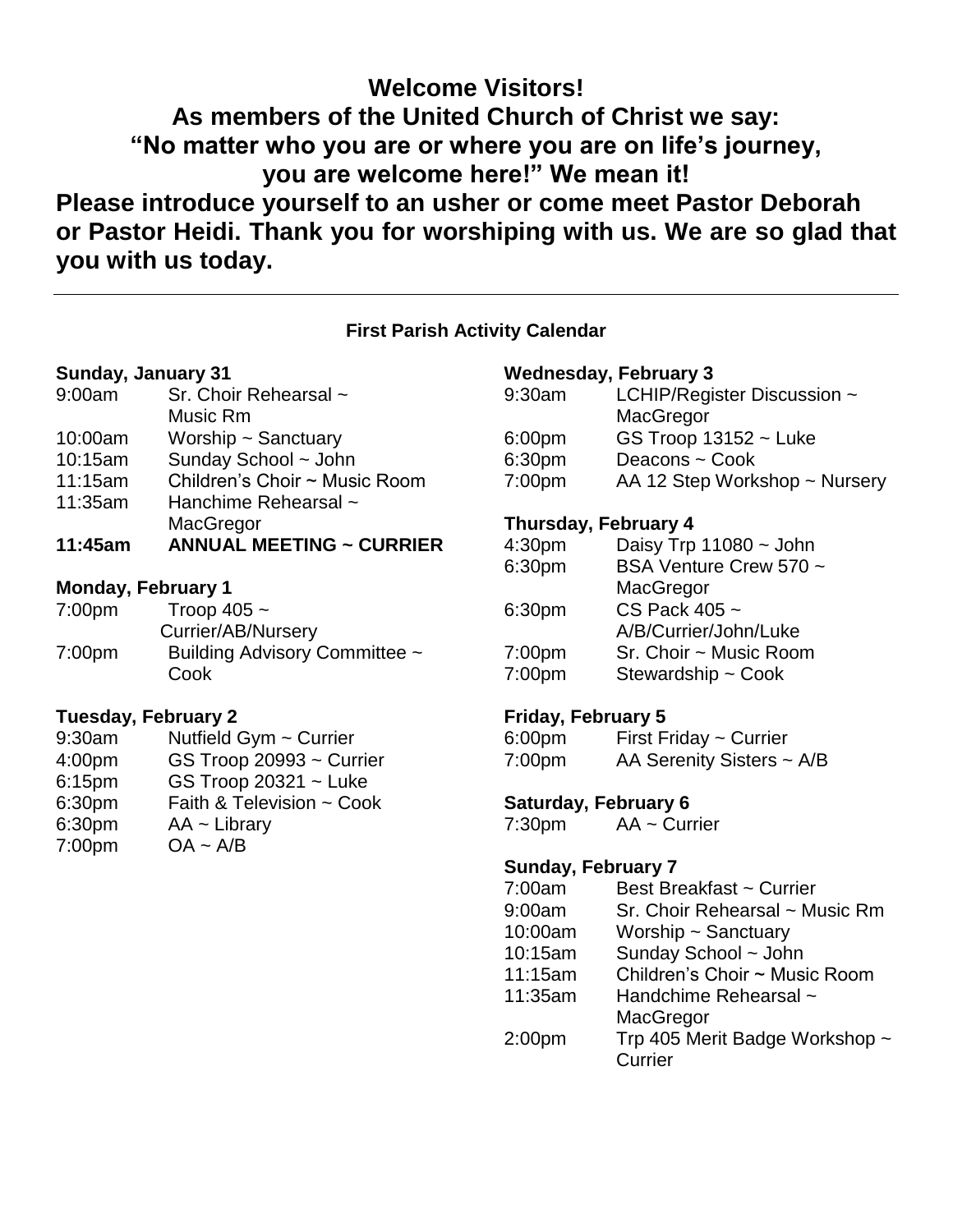# **Jeremiah 1.4-10**

4 Now the word of the LORD came to me saying,

<sup>5</sup> 'Before I formed you in the womb I knew you,

and before you were born I consecrated you;

I appointed you a prophet to the nations.'

<sup>6</sup>Then I said, 'Ah, Lord GOD! Truly I do not know how to speak, for I am only a boy.' <sup>7</sup>But the LORD said to me,

'Do not say, "I am only a boy";

for you shall go to all to whom I send you,

and you shall speak whatever I command you.

<sup>8</sup> Do not be afraid of them,

for I am with you to deliver you,

says the LORD.'

 $9$ Then the LORD put out his hand and touched my mouth; and the LORDsaid to me,

'Now I have put my words in your mouth.

 $10$  See, today I appoint you over nations and over kingdoms,

to pluck up and to pull down,

to destroy and to overthrow,

to build and to plant.'

### **1 Corinthians 13.1-13**

13If I speak in the tongues of mortals and of angels, but do not have love, I am a noisy gong or a clanging cymbal. <sup>2</sup>And if I have prophetic powers, and understand all mysteries and all knowledge, and if I have all faith, so as to remove mountains, but do not have love, I am nothing.  ${}^{3}$ If I give away all my possessions, and if I hand over my body so that I may boast, but do not have love, I gain nothing.

 $4$  Love is patient; love is kind; love is not envious or boastful or arrogant  $5$ or rude. It does not insist on its own way; it is not irritable or resentful; <sup>6</sup>it does not rejoice in wrongdoing, but rejoices in the truth. <sup>7</sup>It bears all things, believes all things, hopes all things, endures all things.

8 Love never ends. But as for prophecies, they will come to an end; as for tongues, they will cease; as for knowledge, it will come to an end.  $\degree$  For we know only in part, and we prophesy only in part;  $\degree$  but when the complete comes, the partial will come to an end. <sup>11</sup>When I was a child, I spoke like a child, I thought like a child, I reasoned like a child; when I became an adult, I put an end to childish ways. <sup>12</sup>For now we see in a mirror, dimly, but then we will see face to face. Now I know only in part; then I will know fully, even as I have been fully known. <sup>13</sup>And now faith, hope, and love abide, these three; and the greatest of these is love.

### **Luke 4.21-30**